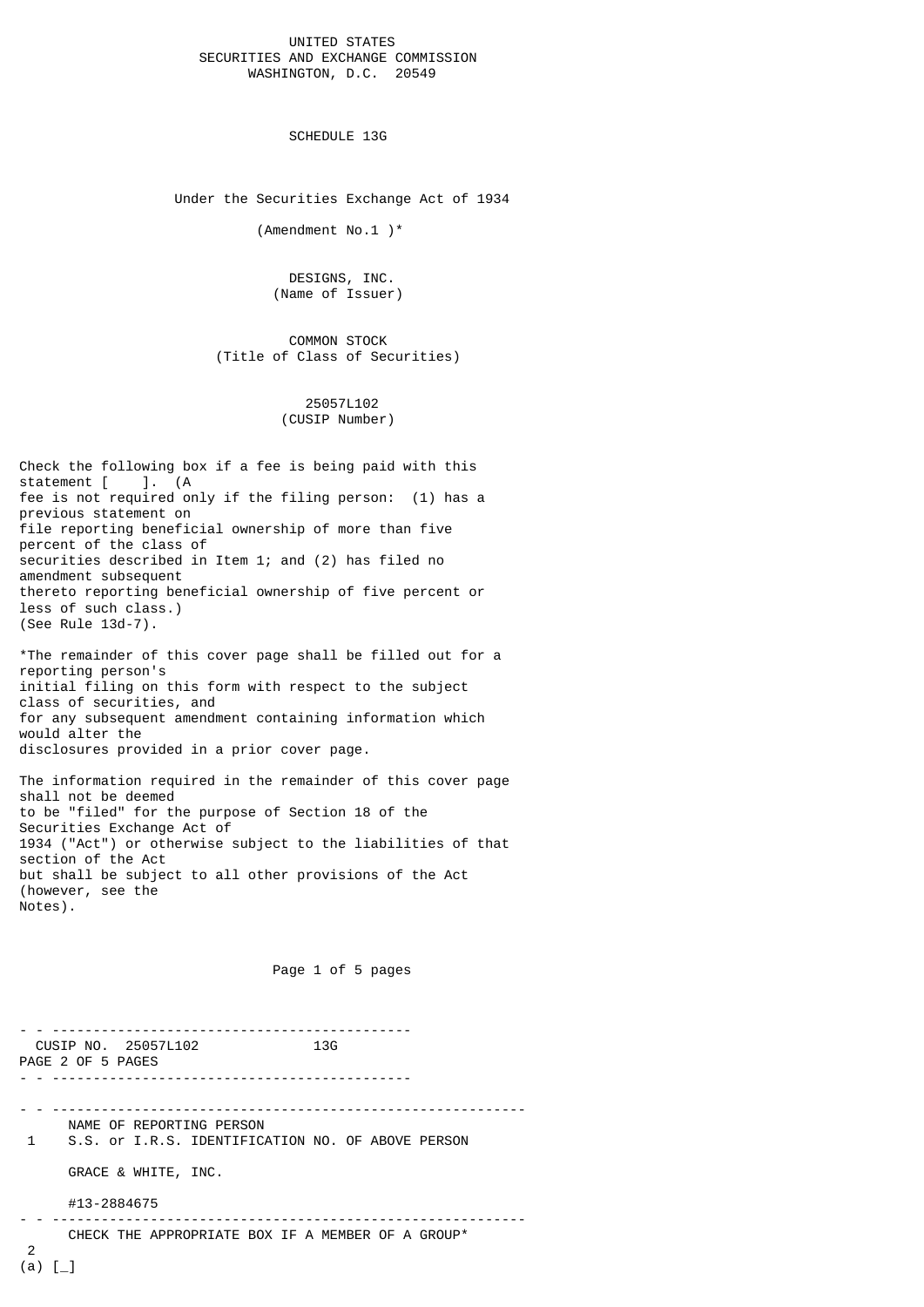(b) [\_] - - ---------------------------------------------------------- SEC USE ONLY 3 - - ---------------------------------------------------------- CITIZENSHIP OR PLACE OF ORGANIZATION 4 NEW YORK, U.S.A. - - ---------------------------------------------------------- SOLE VOTING POWER 5 NUMBER OF 194,000 SHARES ----------------------------------------- - -------------------- SHARED VOTING POWER<br>6 BENEFICIALLY 6 OWNED BY NONE ----------------------------------------- - ------------------ EACH SOLE DISPOSITIVE POWER 7 REPORTING 2,057,100 PERSON ----------------------------------------- - ------------------ SHARED DISPOSITIVE POWER<br>8 **WITH**  NONE - - ---------------------------------------------------------- AGGREGATE AMOUNT BENEFICIALLY OWNED BY EACH REPORTING PERSON 9 2,057,100 - - ---------------------------------------------------------- CHECK BOX IF THE AGGREGATE AMOUNT IN ROW (9) EXCLUDES CERTAIN SHARES\* 10  $[-]$ - - ---------------------------------------------------------- PERCENT OF CLASS REPRESENTED BY AMOUNT IN ROW (9) 11 12.96%<br>-------- - -- - ---------------------------------------------------------- TYPE OF REPORTING PERSON\* 12 IA - - ----------------------------------------------------------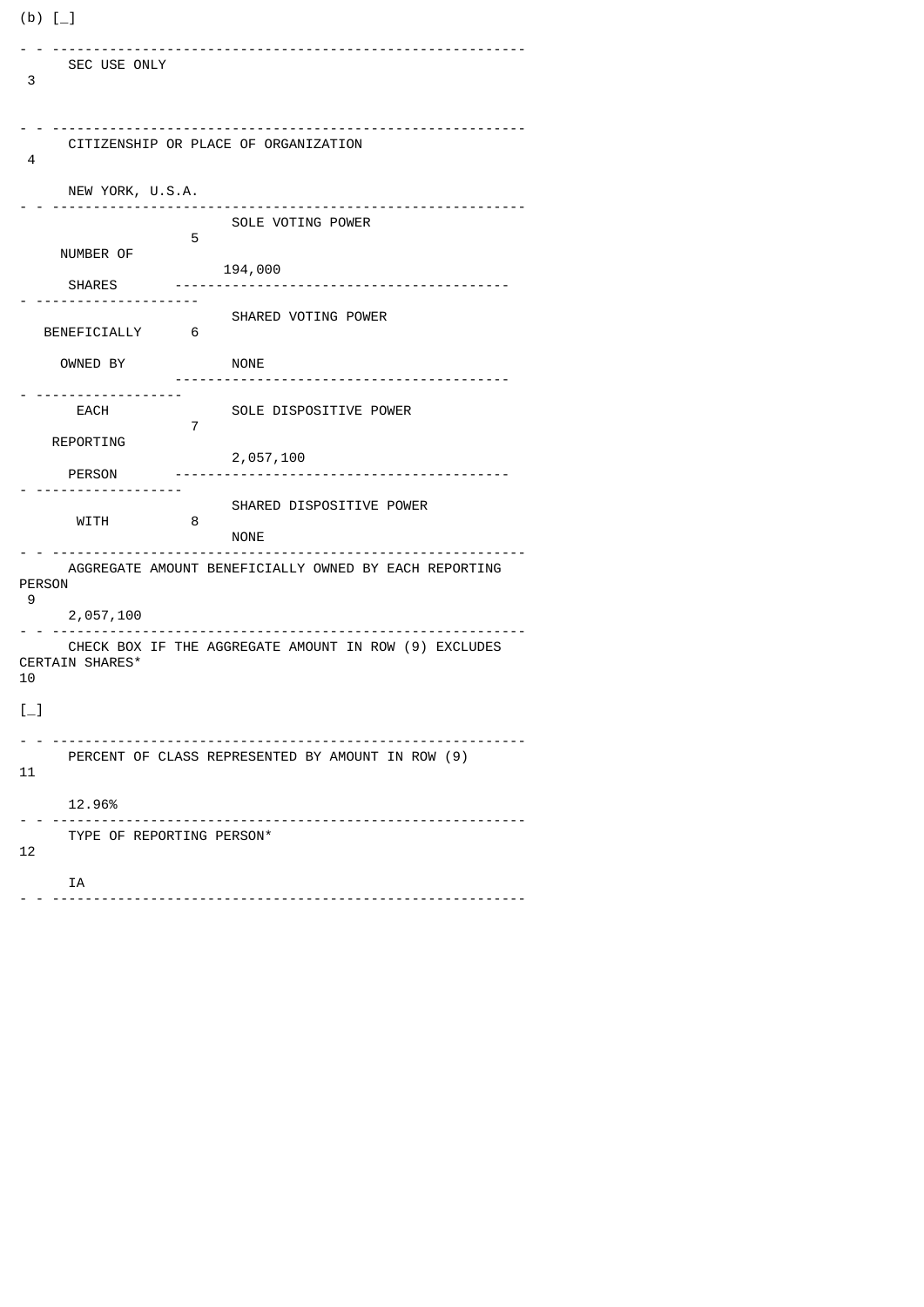CUSIP NUMBER 25057L102 Page 3 Of 5 Pages Item 1. (a) Name of Issuer: Designs, Inc. -------------- (b) Address of Issuer's Principal Executive Offices: ----------------------------------------------- 66 B Street Needham, MA 02194 Item 2. (a) Name of Person Filing: Grace & White Inc. --------------------- (b) Address of Principal Business Office: ------------------------------------ Grace & White, Inc. 515 Madison Ave. Suite 1700 New York, New York 10022 (c) Citizenship: New York Corporation ----------- (d) Title of Class of Securities: Common Stock ---------------------------- (e) CUSIP Number: 25057L102 ------------ Item 3. If this statement is filed pursuant to Rule 13d- $1(b)$ , ---------------------------------------------------- - or 13d-2(b), check whether the person filing is a: --------------------------------------------------- (e) X Investment adviser registered under Section 203 of --- the Investment Advisers Act of 1940. Item 4. Ownership. --------- (a) Amount beneficially owned: -------------------------- The shares of Common Stock beneficially owned by Grace & White, Inc. by this Schedule amount to 2,057,100 shares. (b) Percent of Class: ----------------- 12.96% (c) For information on voting and dispositive power with respect to the above listed shares, see Items 5-8 of the Cover Page. Item 5. Ownership of Five Percent or Less of a Class. -------------------------------------------- N/A Item 6. Ownership of more than Five Percent on Behalf of Another

----------------------------------------------------

Person.